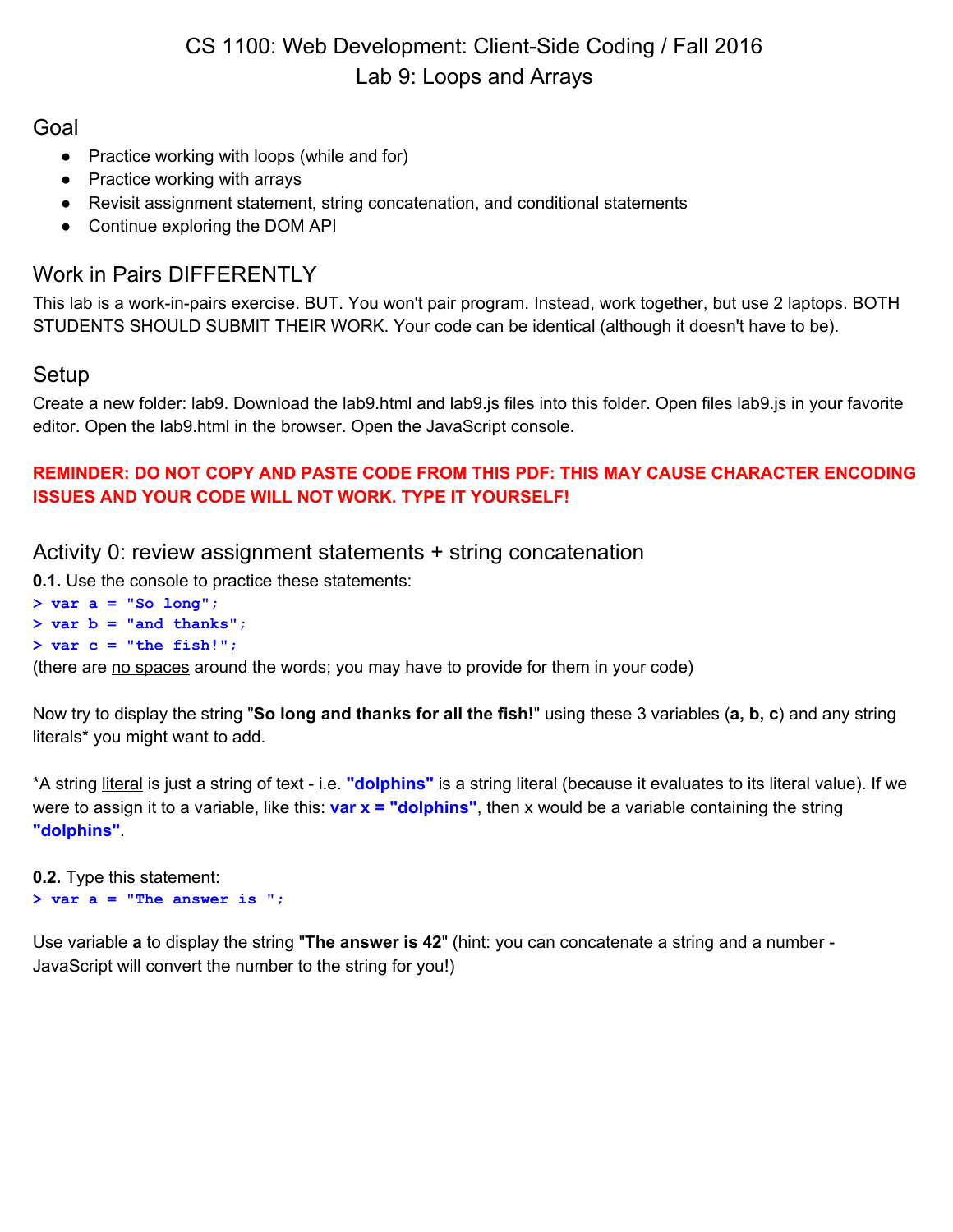## Activity 1: The while loop

We use the while loop when we do not know in advance the number of iterations.

**2.1.** For this step, use your lab9.js file; make sure not to delete the code provided - you will need it later. Write a loop which keeps asking the user for input. If the user types in "quit", the loop stops; in any other case, it keeps iterating.

Let's try this straightforward implementation. First, read this commented version. Make sure you understand it:

```
//initialize the boolean variable (the sentinel)
var stop = false;
//while the sentinel is true (i.e., not false), keep iterating
while (!stop) {
      //ask the user for their input and assign to a variable
      var input = prompt("type quit to exit loop");
      console.log("you typed " + input); //write this to the console
      //if the user typed "quit"
      if (input == "quit") {
            stop = true;//change the value of the sentinel
            console.log("loop stopping!");
      }
      //if the user typed anything BUT "quit", execute any statements you like
      else {
            console.log("executing stuff...");
      }
}
```
Now type in this code. Feel free to add to it any comments that help you understand the code.

```
var stop = false;
while (!stop) {
      var input = prompt("type quit to exit loop");
      console.log("you typed " + input);
      if (input == "quit") {
            stop = true;
            console.log("loop stopping!");
      }
      else {
            console.log("executing stuff...");
      }
}
```
Save it and refresh your file in the browser. Try to type in some input and watch the console report on what the loop is doing.

Once you are done, comment out all the code using a multiline comment block (slash-star and star-slash) like this:

```
/*
this is
commented out
*/
```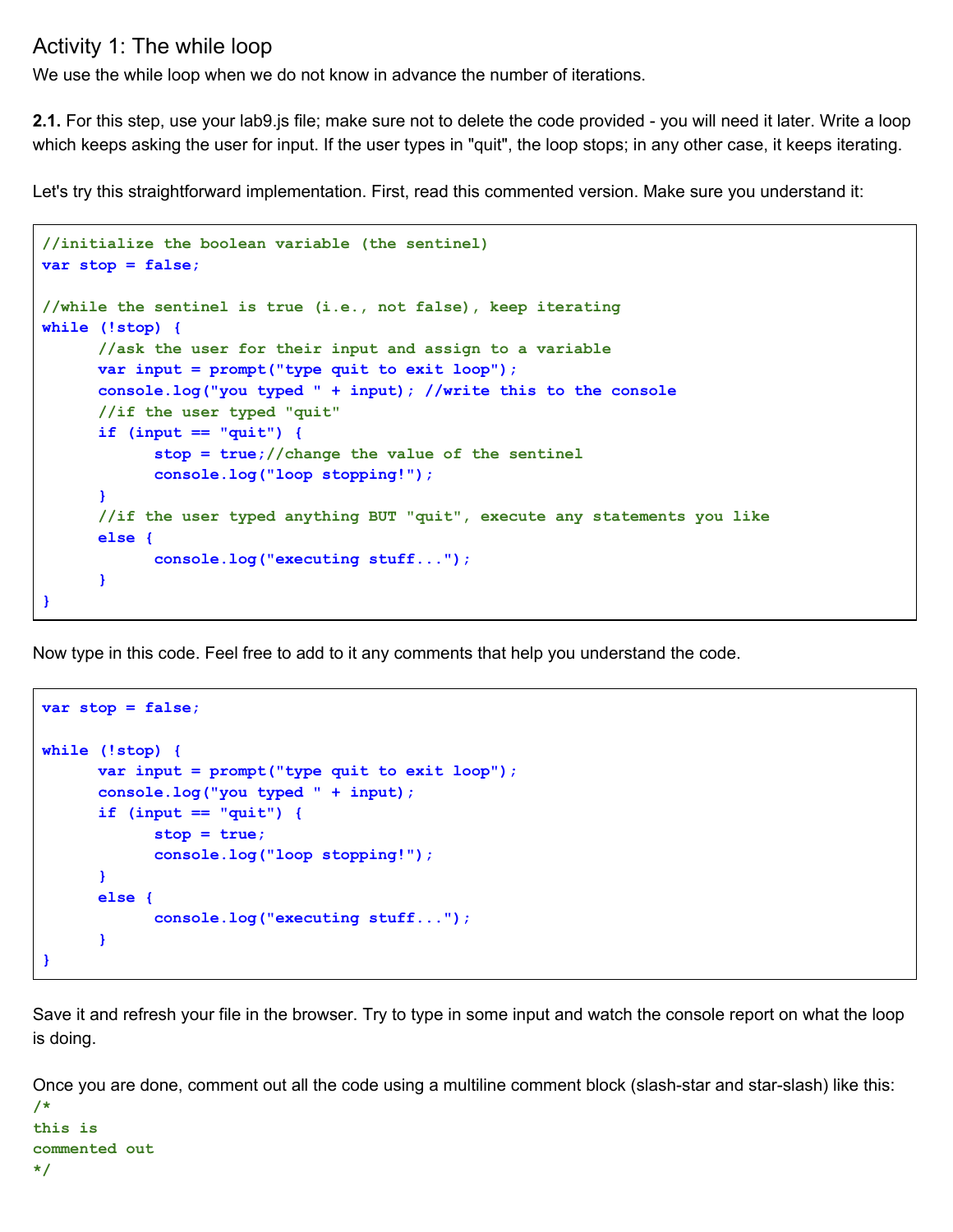**2.2.** The while construct you've just used can be very useful. However, for our current task, we can do better!

Whenever you program, try to write your code so that it *reflects what you really want to do* as closely as possible. In our case, what we *really* want to tell the computer is this:

```
- keep doing this until I tell you to stop:
      - ask the user for input
      - if that input is "quit", exit the loop now.
      - otherwise, do whatever each iteration should do
```
Again, first, read this commented version and make sure you understand what it does:

```
//do this forever
while (true) {
      //ask the user for their input and assign to a variable
      var input = prompt("type quit to exit loop");
       console.log("you typed " + input);
      //if the user typed "quit", use the break statement to
       // literally "break out" of the loop immediately
      if (input == "quit") {
            console.log("loop stopping!");
            break; //exit loop now!
      }
      //YOU DO NOT NEED THE ELSE STATEMENT:
       // in all other cases execution will proceed to the next line anyway
      console.log("executing stuff...");
}
```
Now type in this code. Feel free to add to it any comments that help you understand the code.

```
while (true) {
      var input = prompt("type quit to exit loop");
      console.log("you typed " + input);
      if (input == "quit") {
            console.log("loop stopping!");
            break;
      }
      console.log("executing stuff...");
}
```
Compare it to your previous version. It should feel more intuitive.

Save it and refresh your file in the browser. Try to type in some input and watch the console report on what the loop is doing. It should be doing exactly the same things your previous code was doing.

Once you are done, comment out all the code using multiline comments.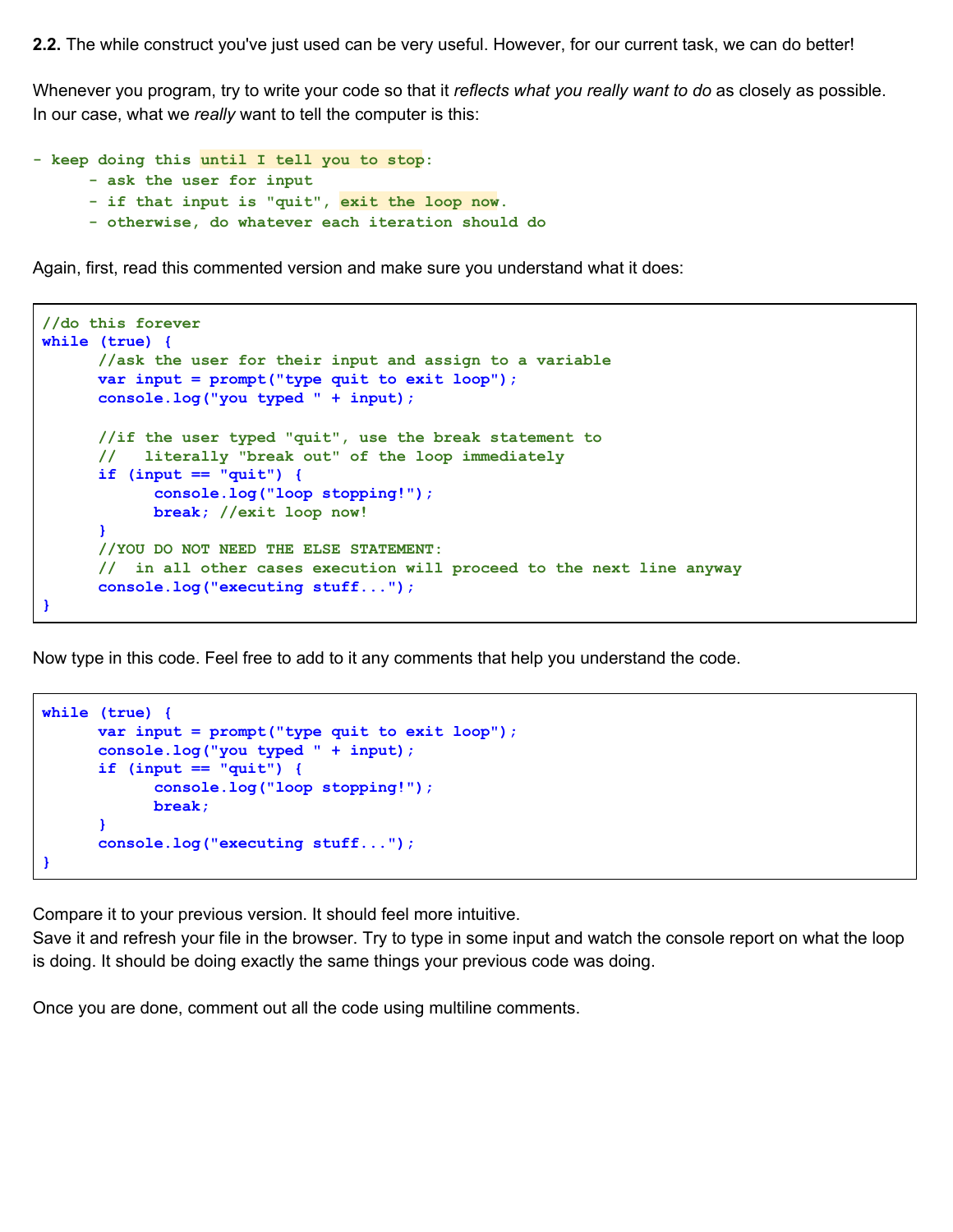#### Activity 2: arrays

An array is a data type that holds a collection of items. Before we move to the cool stuff, let's practice with the console.

```
Create an array of several strings (use any values you like):
> var suspects = ["tinker", "tailor", "soldier", "spy"];
```
Now your variable **suspects** contains an array. An array knows its length; try this: **> suspects.length**

We can access the items in the array using their position index in square brackets. Arrays are zero-based, so we start from zero:

```
>suspects[0] //will give us "tinker"
>suspects[1] //will give us "tailor"
>suspects[2] //will give us "soldier"
>suspects[3] //will give us "spy"
```
In other words, the array **suspects** at position **0** contains the string "tinker".

```
We could use the items in the array individually in any way we like. For example, this -
var book = suspects[0] + " " + suspects[1] + " " + suspects[2] + " " + suspects[3]
- will result the variable book containing the string "Tinker Tailor Soldier Spy".
```
We can change the contents of the array:

suspects [1] = "George Smiley"; would change the second item in the array suspects from "tailor" to "George Smiley"\*

#### Activity 3: The for loop and the DOM

We use the for loop when we know the number of iterations in advance.

**3.1.** Try this simple loop in your console (remember to hold down the SHIFT key together with ENTER when typing multiline statements into the console):

```
for (var i=0; i<10; i++){
      console.log(i);
}
```
This code will simply print 10 numbers to the console: from 0 to 9..

Now try to modify the loop:

a) make it print numbers from 0 to 20

b) make it print numbers from 20 to 30

c) make it print numbers from 10 to 0

d) make it print even numbers from 0 to 20 \*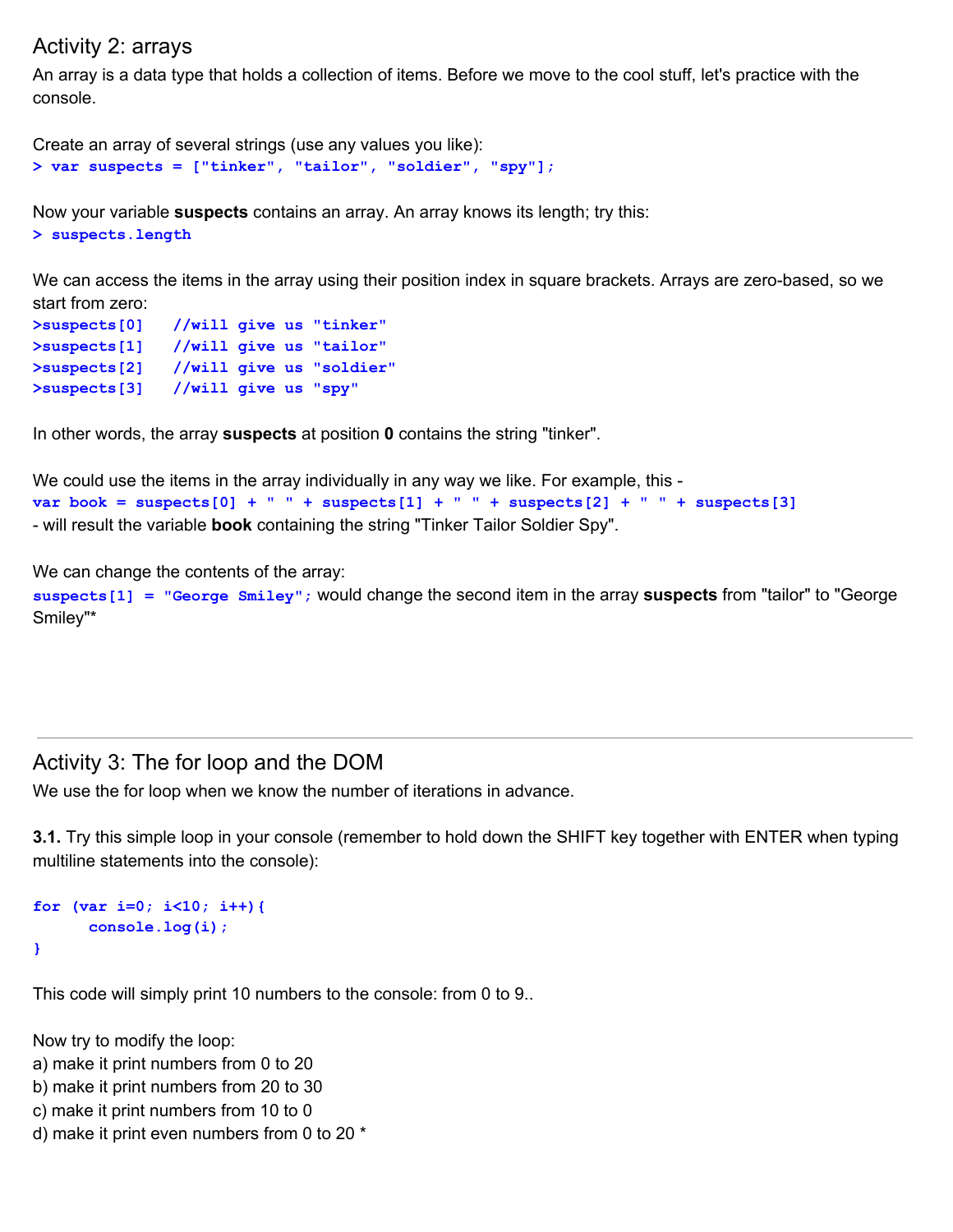\*Hint: change the increment statement in the "header" part of the loop from i++ to something else. Recall that i++ is shorthand for  $i + = 1$ , which is shorthand for  $i = i + 1$ 

**3.2.** But who needs numbers when we have the DOM to play with!

Your lab9.html web page contains a table which looks boring. Let's spice it up by modifying its cells.

Again, take a look at the following code and read it carefully:

```
//use querySelectorAll("td") to get a collection of ALL elements that match the "td"
//selector
var cells = document.querySelectorAll("td");
//iterate over all elements in the collection
for (var i=0; i < cells.length; i++) {
       //get the i-th element in the collection and assign it to a variable
      var cell = cells[i]; //now variable cell contains the i-th TD element
        //Option 1: change the cell's text
       //cell.innerText = "new text"
       //Option 2: change the cell's text to its number
      //cell.innerText = "cell number " + i;
       //Option 3: change the cell's background color
      //cell.style.backgroundColor = "lightblue";
       //Option 4: call the provided function to change the cell's background color
       //to something completely different!
      //cell.style.backgroundColor = getRandomColor();
}
```
You are provided with four options to modify the cell - do you see what each option does?

Now type in this code. Feel free to add to it any comments that help you understand the code.

```
var cells = document.querySelectorAll("td");
for (var i=0; i < cells.length; i++) {
     var cell = cells[i];
       //cell.innerText = "new text"
     //cell.innerText = "cell number " + i;
     //cell.style.backgroundColor = "lightblue";
      //cell.style.backgroundColor = getRandomColor();
}
```
Uncomment each option, one at a time, save the file and refresh your browser. See the change? Of course you can do all that in HTML and CSS ...until you get to option 4 - which you CANNOT implement in HTML and CSS. When you get to option 4, refresh the browser several times.

Want to experiment with color? Look inside the getRandomColor() function: you modify it by changing 255 to something else (between 0 and 255) - that would create a very different color! Want shades of red? change 255 to 0 for both green and blue!

Submit your work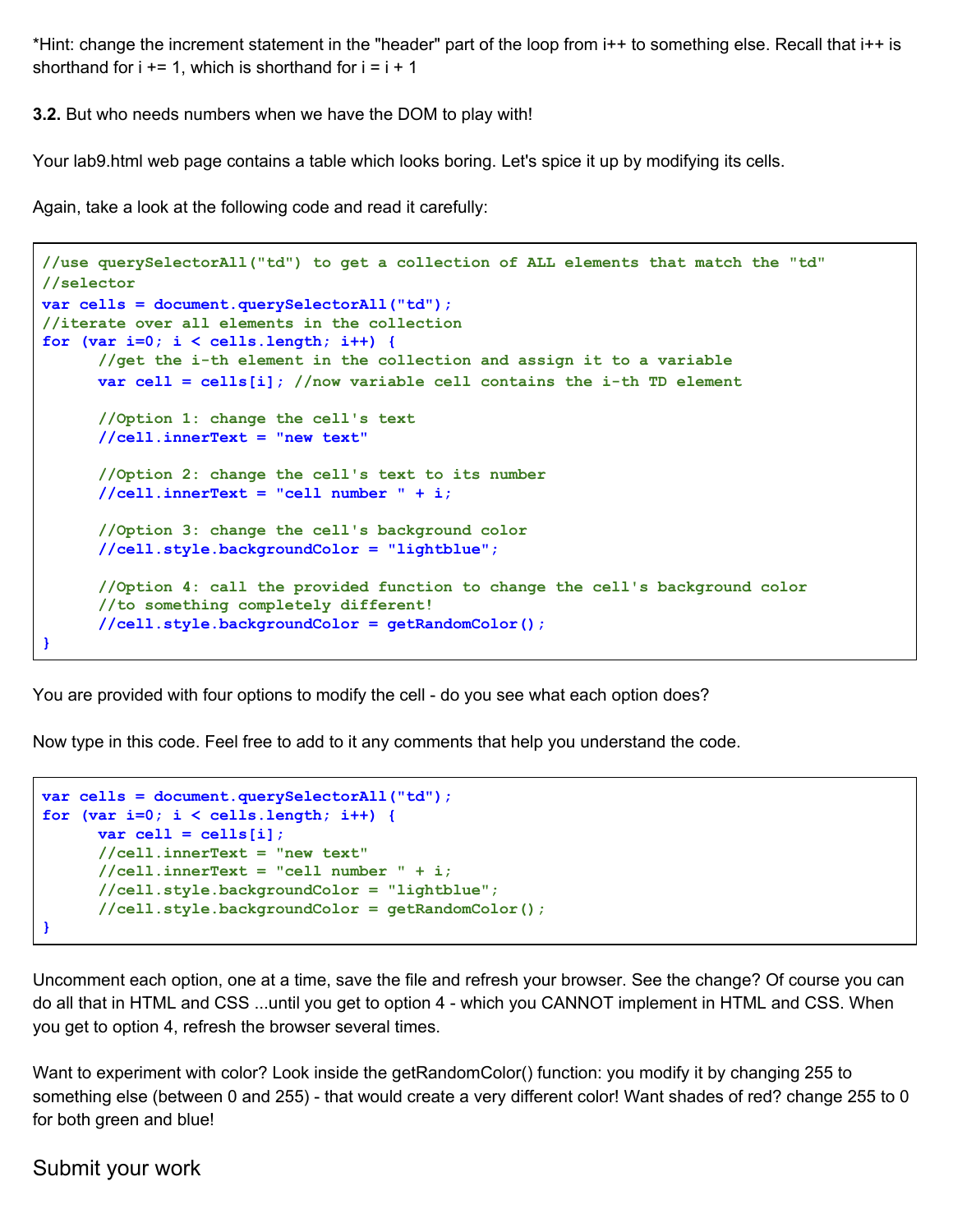Save your lab9 folder as a zip file and submit the zip file to eLearning: [https://bb9.uni.edu](https://bb9.uni.edu/) > log in with CatID > our course > Course Content > Labs > Lab 9

#### Bonus Activity

Do you have any time left? Here's some bonus fun stuff. Who needs table cells when we can access ANY element on the page! And who needs to use a toy example when we can explore ANY webpage in the world?

Try this page for starters: [http://www.cs.uni.edu/~wallingf/blog/archives/cat\\_6.html](http://www.cs.uni.edu/~wallingf/blog/archives/cat_6.html)

This page is an archive of blog posts going back to 2004, written by a good friend of mine. My friend often links to other resources which are often worth visiting.

Let's extract all these links from this page and display them as a list - that's exactly what a search engine's crawler (bot, spider, etc.) would do; or, in our case, a very curious user! A list of links will make it easier to visit them. This will also show us something we cannot immediately see from the page: what websites my friend tends to link to!

But first, let's practice with our lab9.html page.

To do this, we will slightly amend our previous code:

- 1. we will select all "a" elements
- 2. we will access their "href" attribute values
- 3. we will use those values to build up this simple HTML: **<p><a href=" foo">foo</a>** , where **foo** is the extracted URL

Again, take a look at the following code and read it very carefully:

```
//use querySelectorAll("a") to get a collection of ALL elements that match the "a" selector
var links = document.querySelectorAll("a");
//iterate over all elements in the collection
for (var i=0; i < links.length; i++) {
      //get the i-th item in the collection and assign it to a variable
      var link = links[i];
     //get the value of the "href" attribute of that item and assign it to a variable
     var href = link.getAttribute("href");
      //build up a string which displays this value as a hyperlink
     var html ="<p><a href='" + href + "'>" + href + "</a>";
      //write it out to the document
      document.write(html);
}
```
Now type in this code. Do not add any comments: we will be copying this code into the console, so we want it to be compact.

```
var links = document.querySelectorAll("a");
for (var i=0; i < links.length; i++) {
     var link = links[i];
     var href = link.getAttribute("href");
      var html ="<p><a href='" + href + "'>" + href + "</a>";
      document.write(html);
}
```